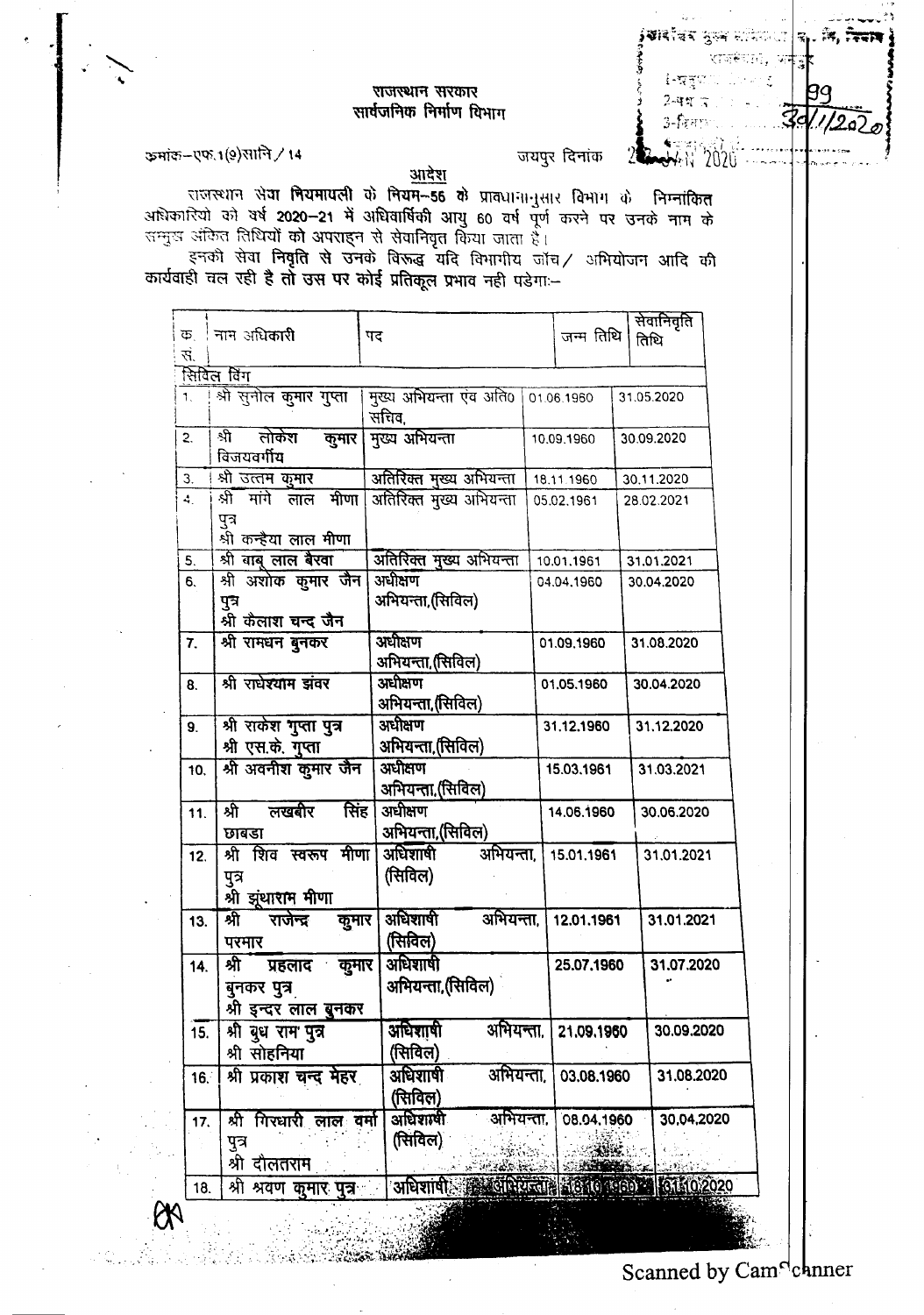|     | श्री मांगीलाल                    | (रिाविल)              |           |            |            |
|-----|----------------------------------|-----------------------|-----------|------------|------------|
|     | श्री सुनील माथुर पुत्र           | अधिशापी               | अभियन्ता, | 18,07,1960 | 31.07.2020 |
| 19. | श्री आनन्दी लाल माथुर            | (शिक्लि)              |           |            |            |
|     | श्री अरविन्द कुमार सिंह          | अधिशायी               | अभियन्ता, | 16.09.1960 | 30.09,2020 |
| 20. |                                  | (रिाविल)              |           |            |            |
|     | पुत्र                            |                       |           |            |            |
|     | श्री रमाशंकर सिंह                |                       |           |            |            |
| 21. | किशोर<br>श्री<br>कुमार           | अधिशाषी               | अभियन्ता  | 10.06.1960 | 30.06.2020 |
|     | कटारा                            | (रिनविल)              |           |            |            |
| 22. | श्री अशोक कुमार गुप्ता           | अधिशाषी               | अभियन्ता, | 15,09.1960 | 30.09.2020 |
|     | पुत्र                            | (सिविल)               |           |            |            |
|     | श्री मलूक चन्द गुप्ता            |                       |           |            |            |
| 23. | श्री अनिल शर्मा पुत्र            | अधिशापी               | अभियन्ता  | 02.07.1960 | 31.07.2020 |
|     | श्री श्याम चन्द्र शर्मा          | (सिविल)               |           |            |            |
| 24. | श्री प्रतिक्ष माधुर पुत्र        | अधिशापी               | अभियन्ता, |            |            |
|     | श्री घनश्याम माथुर               | (सिविल)               |           | 20.08.1960 | 31.08.2020 |
| 25. | श्री ओमप्रकाश लखारा              | अधिशापी               |           |            |            |
|     | पुत्र                            |                       | अभियन्ता, | 15.08.1960 | 31.08.2020 |
|     | श्री                             | (सिविल)               |           |            |            |
|     | तुलच्छी<br>राम<br>लखारा          |                       |           |            |            |
| 26. |                                  |                       |           |            |            |
|     | श्री अनिल माथुर पुत्र<br>श्री    | अधिशाषी               | अभियन्ता, | 26.05.1960 | 31.05.2020 |
|     | जगदीश नारायण                     | (सिविल)               |           |            |            |
|     | माथुर                            |                       |           |            |            |
| 27. | श्री विनोद कुमार शर्मा           | अधिशाषी               | अभियन्ता, | 29.09.1960 | 30.09.2020 |
|     | पुत्र                            | (सिविल)               |           |            |            |
|     | श्री बनवारी लाल शर्मा            |                       |           |            |            |
| 28. | श्री छगन लाल खत्री               | अधिशाषी               | अभियन्ता, | 03.06.1960 |            |
|     |                                  | (सिविल)               |           |            | 30.06.2020 |
| 29. | श्री आनन्दी लाल पुत्र            | अधिशाषी               | अभियन्ता, |            |            |
|     | श्री नारायण लाल                  | (सिविल)               |           | 01.07.1960 | 30.06.2020 |
| 30. | श्री राजेन्द्र कुमार शर्मा       | अधिशाषी               | अभियन्ता, |            |            |
|     | पुत्र                            | (सिविल)               |           | 20.06.1960 | 30.06.2020 |
|     | श्री विजय प्रसाद शर्मा           |                       |           |            |            |
| 31. | श्री प्रिमल कुमार मिढ्ढा         | अधिशाषी               | अभियन्ता, |            |            |
|     |                                  | (सिविल)               |           | 24.06.1960 | 30.06.2020 |
| 32. | প্পী<br>पुरुषोत्तम<br>दास        | अधिशाषी               |           |            |            |
|     | खत्री                            | (सिविल)               | अभियन्ता, | 01.07.1960 | 30.06.2020 |
| 33. | श्री वीर चन्द्र सोनी             | अधिशाषी               |           |            |            |
|     |                                  | (सिविल)               | अभियन्ता, | 05.10.1960 | 31.10.2020 |
| 34. | श्री अरविन्द<br>कुमार            | अधिशाषी               |           |            |            |
|     | माथुर पुत्र                      |                       | अभियन्ता, | 01.12.1960 | 30.11.2020 |
|     | श्री घनश्याम माथुर               | (सिविल)               |           |            |            |
| 35. | श्री प्रदीप कुमार दाधीच          |                       |           |            |            |
|     |                                  | अधिशाषी               | अभियन्ता, | 03.07.1960 | 31.07.2020 |
| 36. | श्री दिनेश चन्द्र माथुर          | (सिविल)               |           |            |            |
|     | पुत्र                            | अधिशाषी               | अभियन्ता, | 11.01.1961 | 31.01.2021 |
|     | श्री अमर लाल माथुर               | (सिविल)               |           |            |            |
| 37. | श्री नरेन्द्र सिंह शेखावत        |                       |           |            |            |
|     | पुत्र                            | अधिशाषी               | अभियन्ता, | 28.05.1960 | 31.05.2020 |
|     | श्री भंवर सिंह                   | (सिविल)'              |           |            |            |
| 38. |                                  |                       |           |            |            |
|     | श्री सुरेश खत्री पुत्र क         | अधिशाली               | अभियन्ता, | 22.05.1960 |            |
| 39. | श्री लाल चन्द खत्री <sup>.</sup> | (सिविल)               |           |            | 31.05.2020 |
|     | গী<br>सतीश कुमार                 | अधिशाषी               | अभियन्ता, |            |            |
|     | येजारा                           | (सिविल):              |           | 15.03.1961 | 31.03.2021 |
| 40. | श्री मिश्री लाल मीणा             | अधिशाली               | अमियन्ता, |            |            |
|     |                                  | <b>AND PARTICULAR</b> |           | 15.11.1960 | 30.11.2020 |

<u>ema</u>  $ln\overline{1}$ 

.~ '. ....

.... '.

 $QQ$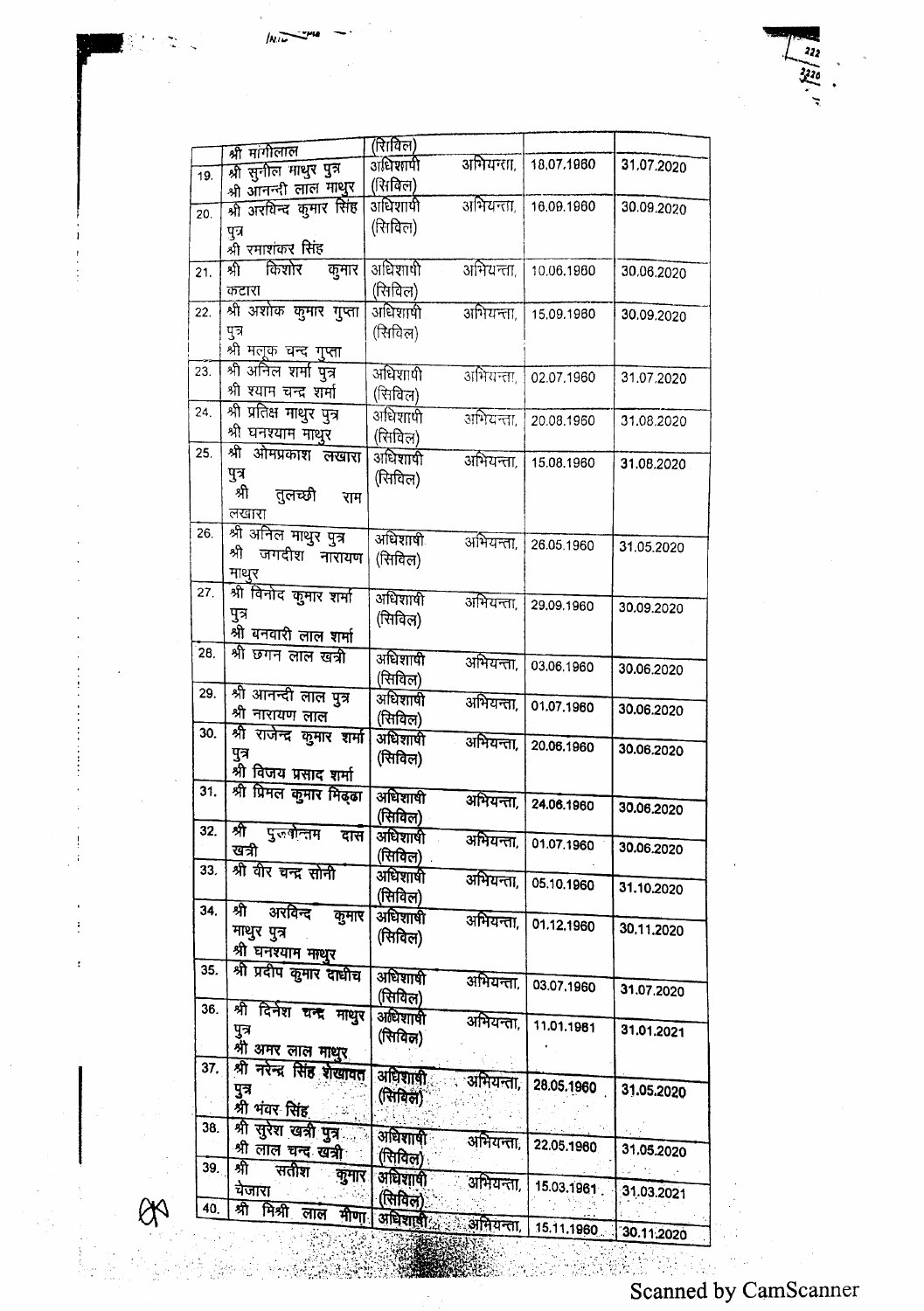Scanned by Cam<sup>d</sup>danner

30.06.2020

|     |                                     | せいせいさ            |           |                   | 30.11.2020 |
|-----|-------------------------------------|------------------|-----------|-------------------|------------|
| 44. | श्री लक्ष्मण सिंह पुत्र             | अधिशाषी          | अभियन्ता, | 05.11.1960        |            |
|     | श्री करनीदान सिंह                   | (सिविल)          |           |                   |            |
|     | नारायण<br>श्री<br>सत्य              | अधिशाषी          | अभियन्ता, | 18.12.1960        | 31.12.2020 |
| 45. |                                     | (सिविल)          |           |                   |            |
|     | मथुरिया                             |                  | अभियन्ता, | 12.09.1960        | 30.09.2020 |
| 46. | श्री शरद सक्सैमा पुत्र              | अधिशाषी          |           |                   |            |
|     | सहाय<br>श्री<br>परमात्मा            | (सिविल)          |           |                   |            |
|     | सक्सैना                             |                  |           |                   | 31.03.2021 |
| 47. | श्री अशोक रंगनानी                   | अधिशाषी          | अभियन्ता, | 10.03.1961        |            |
|     |                                     | (सिविल)          |           |                   |            |
|     |                                     | अधिशाषी          | अभियन्ता. | 01.12.1960        | 30.11.2020 |
| 48. | श्री राजेन्द्र कुमार जैन            | (सिविल)          |           |                   |            |
|     | पुत्र                               |                  |           |                   |            |
|     | श्री प्रेम बिहारी जैन               |                  |           | 07.01.1961        | 31.01.2021 |
| 49. | श्री शान्ति लाल सुधार               | अधिशाषी          | अभियन्ता. |                   |            |
|     |                                     | (सिविल)          |           |                   | 30.11.2020 |
| 50. | श्री प्रद्युमन सिंह पुत्र           | अधिशाषी          | अभियन्ता, | 07.11.1960        |            |
|     | श्री मयूरध्वज सिंह                  | (सिविल)          |           |                   |            |
|     | कुमार<br>अरविन्द                    | अधिशाषी          | अभियन्ता, | 03.01.1961        | 31.01.2021 |
| 51. | र्ऋ                                 | (सिविल)          |           |                   |            |
|     | जोशी पुत्र                          |                  |           |                   |            |
|     | श्री विश्वनाथ जोशी                  |                  | अभियन्ता, | 05.07.1960        | 31.07.2020 |
| 52. | श्री कालू राम जोगावत                | अधिशाषी          |           |                   |            |
|     |                                     | (सिविल)          |           |                   | 30.09.2020 |
| 53. | श्री प्रद्युमन कुमार जोशी           | अधिशाषी          | अभियन्ता. | 05.09.1960        |            |
|     | पुश्र                               | (सिविल)          |           |                   |            |
|     | श्री राधेश्याम जोशी                 |                  |           |                   |            |
|     |                                     | अधिशाषी          | अभियन्ता. | 23.04.1960        | 30.04.2020 |
| 54. | श्री देव कृष्ण पुत्र                | (सिविल)          |           |                   |            |
|     | श्री हेम सिंह                       | अधिशाषी          | अभियन्ता, | 07.01.1961        | 31.01.2021 |
|     | श्री सूर्य प्रकाश काबरा<br>55.      |                  |           |                   |            |
|     | पुत्र                               | (सिविल)          |           |                   |            |
|     | श्री मुकट लाल                       |                  |           |                   |            |
|     | श्री अजय सिंह पुत्र<br>56.          | अधिशाषी          | अभियन्ता, | <b>UC.U7.1960</b> | 31.07.2020 |
|     | श्री हरभान सिंह                     | (सि.विल)         |           |                   |            |
|     | कुमार                               | अधिशाषी          | अभियन्ता, | 22.05.1960        | 31.05.2020 |
|     | श्री<br>सुरेन्द<br>57.              | (सिविल)          |           |                   |            |
|     | कडवासरा                             |                  |           |                   | 30.06.2020 |
|     | श्री लखपत राज माथुर<br>58.          | अधिशाषी          | अभियन्ता. | 25.06.1960        |            |
|     |                                     | (सिविल)          |           |                   |            |
|     | श्री राजेन्द्र कुर्मार गौतम<br>59.  | अधिशाषी          | अभियन्ता, | 28.06.1960        | 30.06.2020 |
|     | पुत्र                               | (सिविल)          |           |                   |            |
|     | श्री श्याम मनोहर शर्मा              |                  |           |                   |            |
|     |                                     |                  |           |                   | 31.12.2020 |
|     | श्री हरि राम पुत्र<br>60.           | अधिशाषी          | अभियन्ता, | 31.12.1960        |            |
|     | श्री कुन्ना राम                     | (सिविल) <u>-</u> |           |                   |            |
|     | श्री सुरेन्द्र कुमार पारीक ।<br>61. | अधिशाषी          | अभियन्ता, | 03.09.1960        | 30.09.2020 |
|     | पुत्र                               | (सिविल)          |           |                   |            |
|     | श्री जय नारायण पारीक                |                  |           |                   |            |
|     | श्री चेतराम शर्मा पुत्र<br>62.      | अधिशाषी          | अभियन्ता, | 29.01.1961        | 31.01.2021 |
|     |                                     | (सिविल)          |           |                   |            |
|     | श्री लक्ष्मण दत्त शर्मा             |                  |           |                   |            |

(सिविल)

अधिशार्षी

(सिविल)

अधिशाषी

(सिविल)

अधिशाषी

(सिविल)

लाल

पुत्र .<br>श्री ल्हौरे लाल <u>भीणा</u> र्भो 41. कासोटिया श्री शैलेन्द चौहान पुत्र 42. श्री अम्बालाल

43.

Q0

63. श्री रोशन लाल सिंघवी अधिशाषी

बंशी

श्री इन्दर मल सोगानी

 $rac{24}{220}$ 

31.12.2020

30.06.2020

31 08.2020

30.11.2020

01.01.1961

28.06.1960

05.08.1960

अभियन्ता, 02.06.1960

 $\mathcal{L}(\mathcal{L}^{(1)})$  .  $\sim$ 

अभियन्ता,

अभियन्ता,

अभियन्ता.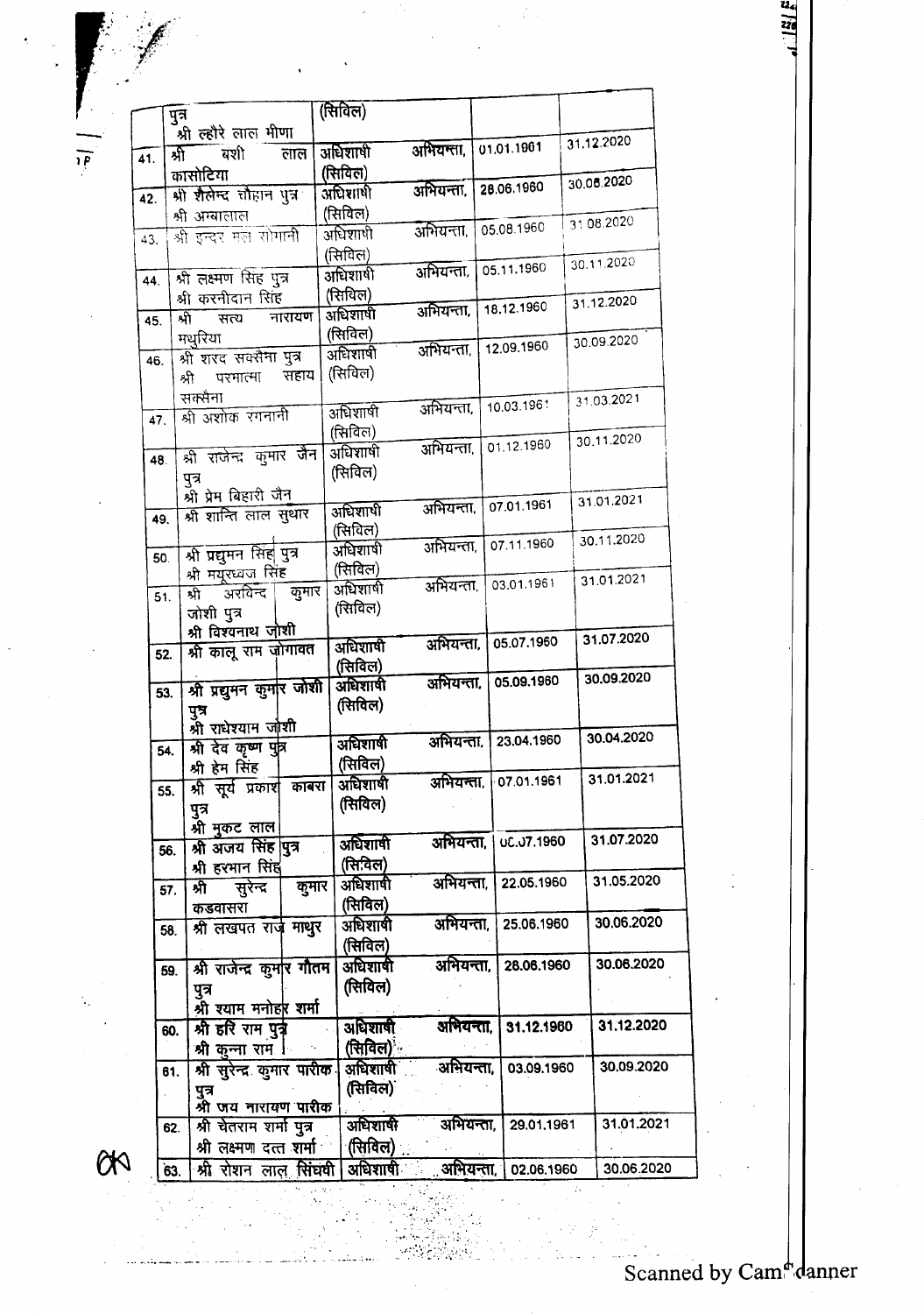|     | पुत्र                           | (R <sub>II</sub> ) |           |            |            |
|-----|---------------------------------|--------------------|-----------|------------|------------|
|     | श्री गांगी लाल सिंघवी           |                    |           |            |            |
| 64. | র্কা<br>जगमोहन गित्तल           | अधिशाली            | अभियन्ता, | 01.01.1961 | 31.12.2020 |
|     | पुत्र                           | (सिविल)            |           |            |            |
|     | श्री वृज विहारी लाल             |                    |           |            |            |
| 65. | शी<br>रारेन्द्र कुमार भीणा      | अधिशार्षी          | अभियन्ता. |            |            |
|     | पुत्र                           | (सिविल)            |           | 07.10.1960 | 31.10.2020 |
|     | शी गहावीर प्रसाद मीणा           |                    |           |            |            |
| 66. | श्री राम चरण मीना पुत्र         |                    |           |            |            |
|     | श्री हजारी लाल मीना             | अधिशापी            | अभियन्ता, | 01.09.1960 | 31.08.2020 |
| 67. | श्री नरेन्द्र कुमार व्यास       | (सिविल)            |           |            |            |
|     | पुत्र                           | अधिशायी            | अभियन्ता, | 28.09.1960 | 30.09.2020 |
|     | श्री गोहन प्रकाश व्यास          | (रिाविल)           |           |            |            |
| 68. | গ্গী<br>महेन्द्र सिंह यादव      |                    |           |            |            |
|     | पुत्र                           | अधिशाषी            | अभियन्ता. | 06.02.1961 | 28.02.2021 |
|     | श्री डाल सिंह यादव              | (सिविल)            |           |            |            |
| 69. | श्री सतीश कुमार शर्मा           |                    |           |            |            |
|     | पुत्र                           | अधिशाली            | अभियन्ता, | 25.03.1961 | 31.03.2021 |
|     | श्री राम कुमार शर्मा            | (सिविल)            |           |            |            |
| 70. | প্ৰী<br>महेन्द्र                |                    |           |            |            |
|     | कुमार<br>जिन्दल                 | अधिशाषी            | अभियन्ता, | 18.01.1961 | 31.01.2021 |
| 71. | श्री रमेश चन्द                  | (सिविल)            |           |            |            |
|     | गुप्ता<br>पुत्र                 | अधिशाषी            | अभियन्ता, | 12.05.1960 | 31.05.2020 |
|     | श्री माधो ला <u>ल गुप्ता</u>    | (सिविल)            |           |            |            |
| 72. | श्री रेवड मल मीना पुत्र         |                    |           |            |            |
|     | श्री भीमा राम मीना              | सहायक              | अभियन्ता, | 12.07.1960 | 31.07.2020 |
| 73. | श्री ओम प्रकाश शर्मा            | (सियिल)            |           |            |            |
|     | पुत्र                           | सहायक              | अभियन्ता, | 15.09.1960 | 30.09.2020 |
|     | श्री रामस्वरूप शर्मा            | (सिविल)            |           |            |            |
| 74. | श्री सतीश चन्द्र माथुर          |                    |           |            |            |
|     | पुत्र                           | सहायक              | अभियन्ता, | 01.10.1960 | 30.09.2020 |
|     | श्री मनोहर चन्द्र माथुर         | (सिविल)            |           |            |            |
| 75. | श्री अनिल आर0 जोशी              |                    |           |            |            |
|     | पुत्र                           | सहायक              | अभियन्ता, | 27.09.1960 | 30.09.2020 |
|     | श्री रमेश चन्द्र जोशी           | (सिविल)            |           |            |            |
| 76. | श्री हेमा राम विश्नोई           | सहायक              |           |            |            |
|     | पुत्र                           | (सिविल)            | अभियन्ता, | 01.12.1960 | 30.11.2020 |
|     | श्री विन्जाराम विश्नोई          |                    |           |            |            |
|     | (U/S)                           |                    |           |            |            |
|     | श्री विमल कुमार सैनी<br>77.     |                    |           |            |            |
|     | पुत्र                           | सहायक<br>(सिविल)   | अभियन्ता  | 02.07.1960 | 31.07.2020 |
|     | श्री रामकरण सैनी                |                    |           |            |            |
|     | श्री शम्भू दयाल पुत्र<br>78.    | सहायक              |           |            |            |
|     | श्री कन्हैया लाल                | (सिविल)            | अभियन्ता, | 01.07.1960 | 30.06.2020 |
|     | श्री सुर्देश सिंह पुत्र<br>79.  | सहायक              |           |            |            |
|     | श्री अंचल सिंह                  | (सिविल)            | अभियन्ता, | 04.05.1960 | 31.05.2020 |
|     | श्री देवेन्द्र कुमार जैन<br>80. | <b>सहायक</b>       | अभियन्ता, |            |            |
|     | पुत्र                           | (सिविल)            |           | 25.03.1961 | 31.03.2021 |
|     | श्री स्वरूप चन्द जैन            |                    |           |            |            |
|     | श्री सुजान सिंह पुत्र<br>81.    | सहायक              | अभियन्ता, |            |            |
|     | श्री एम0सी0 यादव                | (सिविल)            |           | 24.07.1960 | 31.07.2020 |
|     | श्री<br>82.<br>गोपाल            | कृष्ण<br>सहायक     | अभियन्ता, |            |            |
|     | बेनीवाल प <del>ुत्</del> र      | (सिविल)            |           | 01.07.1960 | 30.06.2020 |
|     | श्री हरि सिंह चौधरी             |                    |           |            |            |
|     |                                 |                    |           |            |            |

::'.'

i<br>A

 $R$ 

 $\ddot{\phantom{0}}$ 

م حم

 $\frac{1}{2}$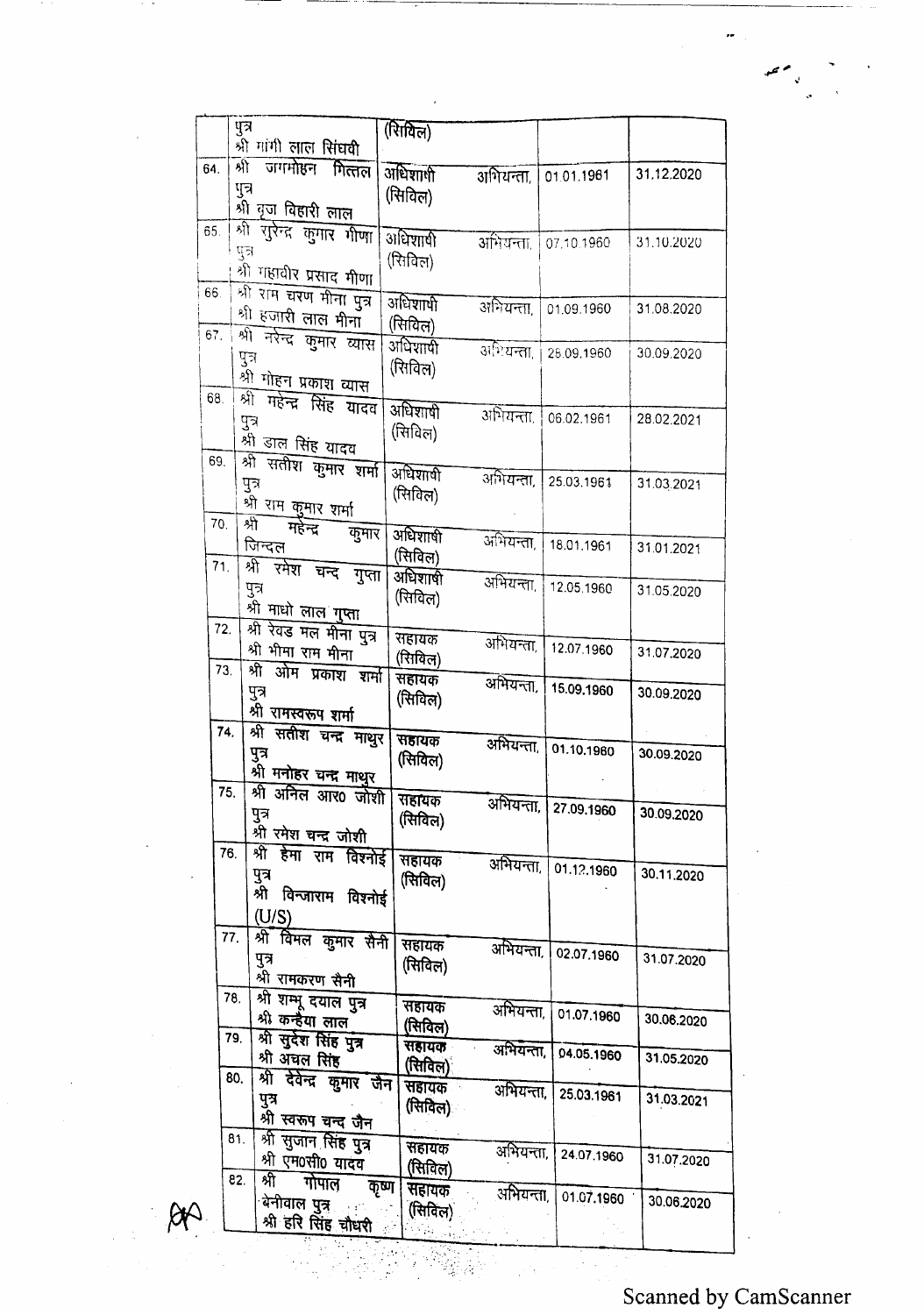| 83. |     | श्री<br>चम्पा<br>लाल                  | सहायक             | अभियन्ता, | 09.07.1960 | 31.07.2020 |
|-----|-----|---------------------------------------|-------------------|-----------|------------|------------|
|     |     | बामणियां                              | (सिविल)           |           |            | 30.04.2020 |
| 84. |     | श्री हरी सिंह पुत्र                   | सहायक             | अभियन्ता, | 15.04.1960 |            |
|     |     | श्री सुरज भान                         | (सिविल)           |           |            | 30.11.2020 |
| 85. |     | श्री सुरेन्द्र सिंह राठौड             | सहायक             | अभियन्ता. | 01.12.1960 |            |
|     |     |                                       | (सिविल)           |           | 03.09.1960 | 30.09.2020 |
| 86. |     | श्री<br>्<br>अरविन्द<br>कुमार         | सहायक             | अभियन्ता, |            |            |
|     |     | गुप्ता पुत्र                          | (सिविल)           |           |            |            |
|     |     | श्री नन्द किशोर गुप्ता                |                   | अभियन्ता, | 22.10.1960 | 31.10.2020 |
| 87. |     | श्री शफी खां                          | सहायक<br>(सिविल)  |           |            |            |
|     |     |                                       | सहायक             | अभियन्ता. | 13.08.1960 | 31.08.2020 |
| 88. |     | श्री पवन कुमार बंसल                   | (सिविल)           |           |            |            |
|     |     | श्री मदन गोपाल पुत्र                  | सहायक             | अभियन्ता, | 07.04.1960 | 30.04.2020 |
|     | 89. | श्री कल्याण सहाय शर्मा                | (सिविल)           |           |            |            |
|     | 90. | श्री टोडर मल सैनी                     | सहायक             | अभियन्ता, | 11.12.1960 | 31.12.2020 |
|     |     |                                       | (सिविल)           |           |            |            |
|     | 91. | श्री सुनील कुमार शुक्ला               | सहायक             | अभियन्ता, | 30.05.1960 | 31.05.2020 |
|     |     | पुत्र                                 | (सिविल)           |           |            |            |
|     |     | श्री चिरजी लाल शुक्ला                 |                   |           |            | 31.07.2020 |
|     | 92. | श्री भगवान लाल शर्मा                  | सहायक             | अभियन्ता, | 03.07.1960 |            |
|     |     | पुत्र                                 | (सिविल)           |           |            |            |
|     |     | श्री अम्बा लाल शर्मा                  |                   |           | 02.01.1961 | 31.01.2021 |
|     | 93. | श्री बृज लाल सिहाग                    | सहायक             | अभियन्ता, |            |            |
|     |     |                                       | (सिविल)           | अभियन्ता, | 12.12.1960 | 31.12.2020 |
|     | 94. | श्री प्रहलाद सिंह पुत्र               | सहायक<br>(सिविल)  |           |            |            |
|     |     | श्री बिज्जी राम                       | सहायक             | अभियन्ता, | 26.12.1960 | 31.12.2020 |
|     | 95. | एस०<br>कुलदीप<br>श्री                 | (सिविल)           |           |            |            |
|     |     | चौहान पुत्र<br>श्री चन्द सिंह चौहान   |                   |           |            |            |
|     | 96. | श्री दिनेश चन्द जैन                   | सहायक             | अभियन्ता, | 08.02.1961 | 28.02.2021 |
|     |     | पुत्र                                 | (सिविल)           |           |            |            |
|     |     | श्री उम्मेदी लाल जैन                  |                   |           |            |            |
|     | 97. | श्री अम्बालाल राठौड                   | सहायक             | अभियन्ता, | 05.09.1960 | 30.09.2020 |
|     |     |                                       | (सिविल)           |           |            | 31.10.2020 |
|     | 98. | श्री विष्णुकान्त शर्मा                | सहायक             | अभियन्ता, | 13.10.1960 |            |
|     |     |                                       | (सिविल)           |           |            | 30.06.2020 |
|     | 99. | लाल<br>श्री<br>नारायण                 | सहायक             | अभियन्ता, | 01.07.1960 |            |
|     |     | सूथार                                 | (सिविल)           | अभियन्ता. | 22.03.1961 | 31.03.2021 |
|     |     | श्री गोपाल राम पुत्र<br>100.          | सहायक             |           |            |            |
|     |     | श्री कन्हैया लाल                      | (सिविल)           | अभियन्ता, | 04.10.1960 | 31.10.2020 |
|     |     | श्री राकेश चन्द्र पुत्र<br>101.       | सहायक             |           |            |            |
|     |     | श्री छोटे लाल                         | (सिविल)           | अभियन्ता, | 06.04.1960 | 30.04.2020 |
|     |     | श्री राधेश्याम माली पुत्र<br>102.     | सहायक             |           |            |            |
|     |     | श्री सुन्डा राम माली                  | (सिविल)           | अभियन्ता. | 09.01.1961 | 31.01.2021 |
|     |     | श्री सुधीर गोयल पुत्र<br>103.         | सहायक<br>(सिविल)  |           |            |            |
|     |     | श्री राम लाल गोयल                     |                   | अभियन्ता, | 19.07.1960 | 31.07.2020 |
|     |     | अनिल<br><b>कुमार</b><br>श्री<br>104.  | सहायकः<br>(सिविल) |           |            |            |
|     |     | हिंगोरानी<br>श्री                     | सहायक             | अभियन्ता, | 03.08.1960 | 31.08.2020 |
|     |     | नारायण<br>इन्द्र<br>105.<br>धूंधारिया | (सिविल)           |           |            |            |
|     |     | श्री विजय व्यास पुत्र<br>106.         | सहायक             | अभियन्ता, | 20.08.1960 | 31.08.2020 |
|     |     | श्री राम<br>चन्द्र<br>व्यास           | (सिविल)           |           |            |            |
|     |     |                                       |                   |           |            |            |

 $A$ 

:,"

::.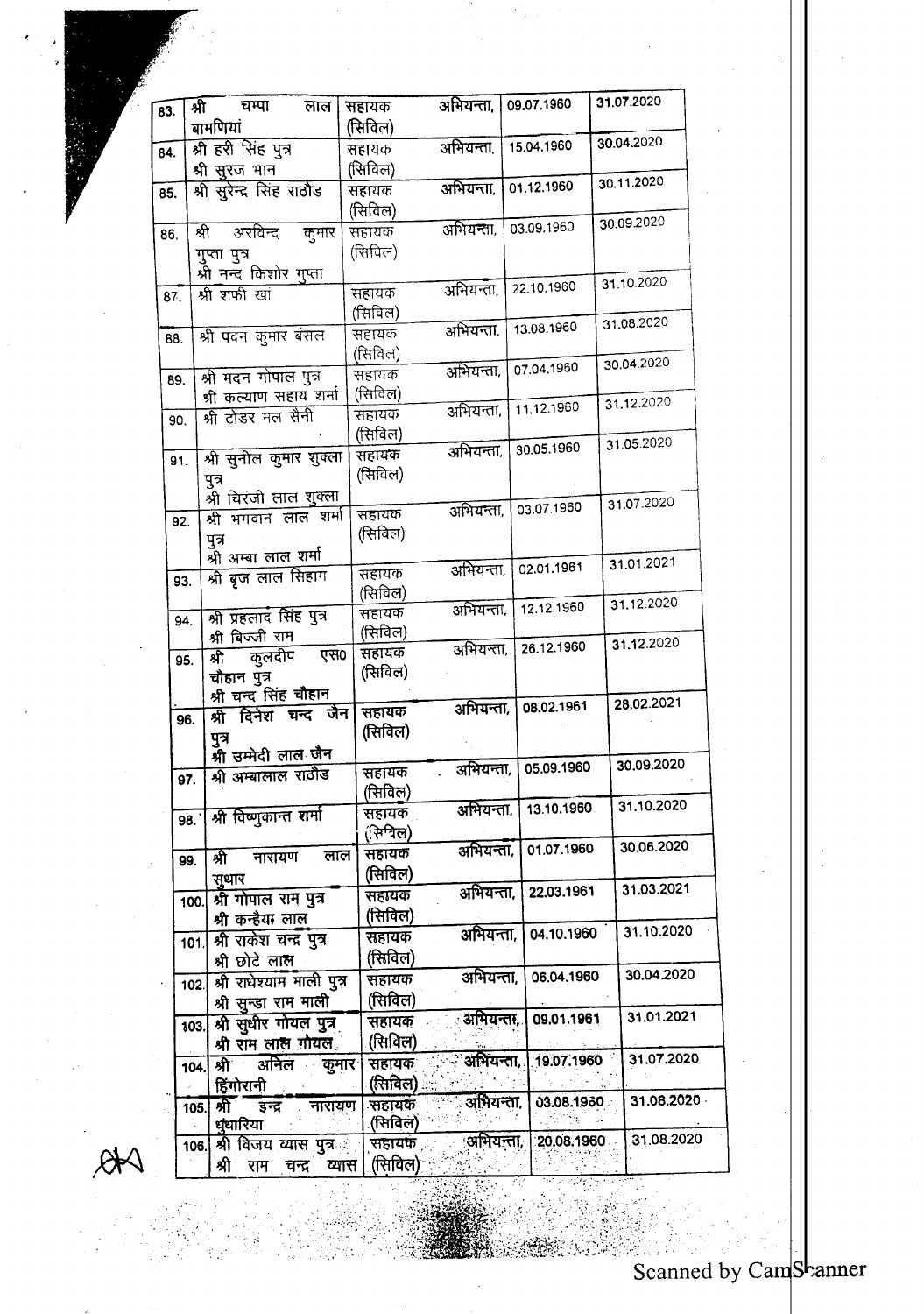| 107. | (U/S)<br>श्री हरगोविन्द शर्मा                                        | सहायक                       | अभियन्ता.                     | 25.06.1960           | 30.06.2020 |
|------|----------------------------------------------------------------------|-----------------------------|-------------------------------|----------------------|------------|
| 108. | $\overline{\phantom{a}}$ जगदीश<br>श्री<br>चन्द                       | (सिविल)<br>सहायक            | अभियन्ता,                     | 25.11.1960           | 80.11.2020 |
| 109. | पाठक<br>श्री भगवान स्वरूप शर्मा<br>पुत्र<br>श्री नन्द राम शर्मा      | (सिविल)<br>सहायक<br>(सिविल) |                               | अभियन्ता, 01.08.1960 | 31.07.2020 |
|      | 110. श्री भैंरु लाल कुम्हार                                          | सहायक<br>(सिविल)            | अभियन्ता.                     | 14.09.1960           | 30.09.2020 |
|      | यांत्रिक विंग                                                        |                             |                               |                      |            |
|      | 111. श्री देव कृष्ण पुत्र<br>श्री सुरजाराम लामरोड                    | सहायक<br>(यांत्रिक)         | अभियन्ता.                     | 02.09.1960           | 30.09.2020 |
| 112. | श्री कुन्नाराम पुत्र श्री '<br>भीवा राम                              | सहायक<br>(यांत्रिक)         | अभियन्ता,                     | 01.10.1960           | 30.09.2020 |
|      | <u>विद्युत विंग</u>                                                  |                             |                               |                      |            |
|      | 113. श्री संतोष कुमार शर्मा।<br>पुत्र<br>श्री मदन शर्मा              | अधिशाषी<br>(विद्युत)        |                               | अभियन्ता, 15.10.1960 | 31.10.2020 |
|      | श्री प्रमोद एस0 माथुर<br>114.<br>पुत्र<br>श्री सिमरथ राज माथुर       | सहायक<br>(विद्युत)          | अभियन्ता                      | 07.08.1960           | 31.08.2020 |
|      | 115. श्री अजय किशन मुथा                                              | सहायक<br>(विद्युत)          | अभियन्ता                      | 01.12.1960           | 30.11.2020 |
|      | श्री महेश चन्द्र माथुर<br>116.<br>पुत्र<br>श्री लक्ष्मी चन्द्र माथुर | सहायक<br>(विद्युत)          | अभियन्ता  <br>$\sim 10^{-11}$ | 14.09.1960           | 30.09.2020 |
|      | श्री दिलीप कुमार शर्मा<br>117.                                       | सहायक<br>(विद्युत)          | अभियन्ता                      | 31.10.1960           | 31.10.2020 |

उपरोक्त अभियन्ताओं / अधिकारियों के विरूद्ध विभागीय जॉच / शिकायत विचाराधीन  $\frac{1}{2}$ ती होने का प्रमाण पत्र बाद में जारी किया जायेगा।

आज्ञा से,

~ 1241112000<br>(ब्रिजेन्द्र सिंह परमार) संयुक्त शासन सचिव

प्रांतया निम्नालाखत का सूचनाथ एवं आवश्यक कायवाहा के लिए अ

- 1. विशिष्ट सहायक, माननीय उपमुख्यमंत्री महोदय, सा.नि.विभाग।
- **2. निजी सचिव, अतिरिक्त**्
- **3. निजी स**चिव, शासन
- 4. ITERIO,
- 5. मुख्य अभियंता, सा.नि.विभाग, राजस्थान जयपुर ।
- 8. निदेशक, राज्य बीमा एवं प्रावधायी निधि विभाग राजस्थान, जयपुर।

.....**. '**

 $\mathcal{L}_\mathrm{c}$  ,  $\mathcal{L}_\mathrm{c}$  ,  $\mathcal{L}_\mathrm{c}$ 

.<br>تون ب

- 7. संबंधित अधिकारीगण |
- 8. रक्षित पत्रावली ।

(आशुतोष कुमार शर्मा)<br>अनुभागाधिकारी

## **Scanned by CamScanner**